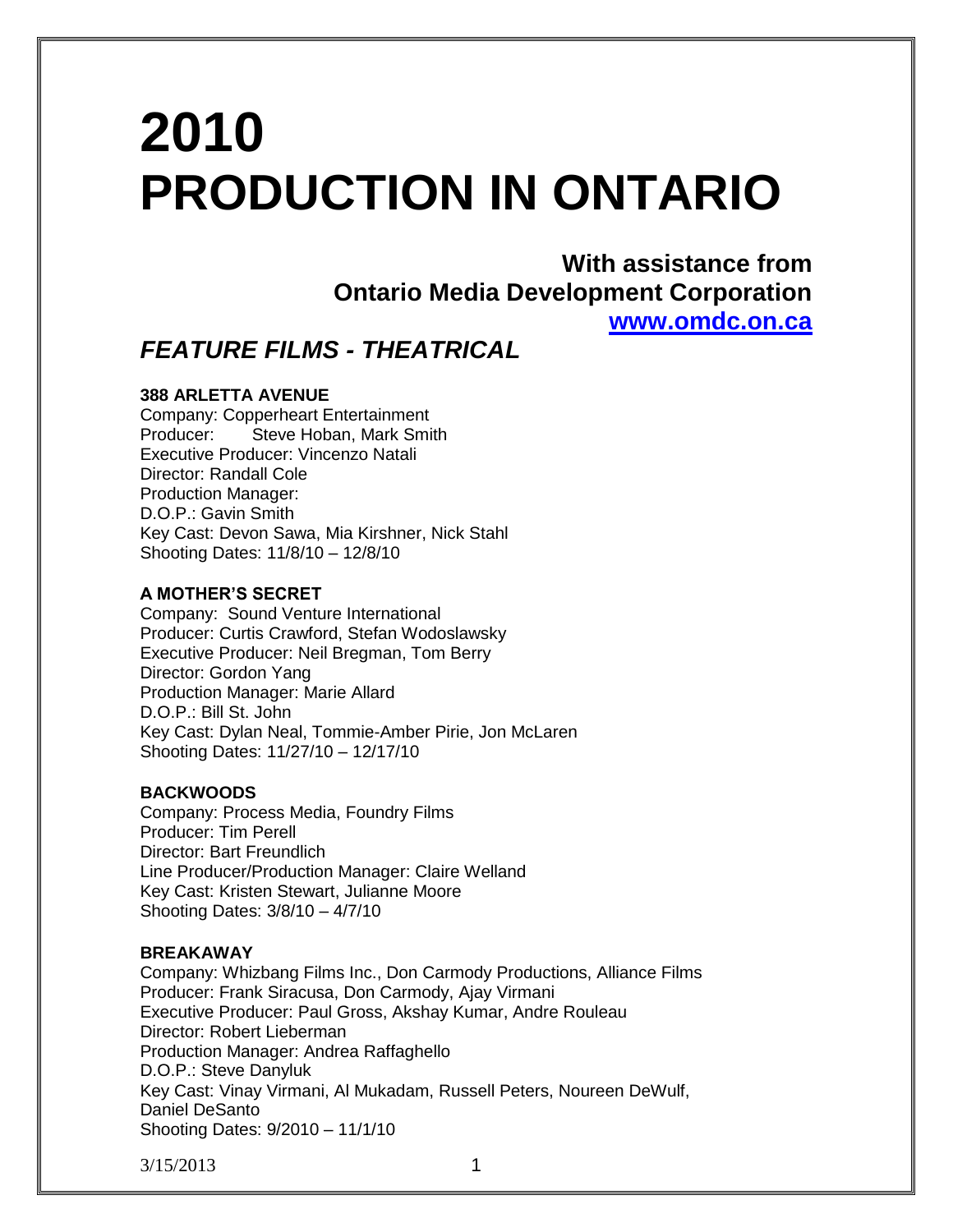#### **COLD BLOODED**

Company: Cold Productions Inc. Producer: Tim Merkel, Leah Jaunzems Director: Jason Lapeyre Production Manager: Justin Kelly D.O.P.: Alwyn Kumst Shooting Dates: 12/1/10 – 12/19/10

#### **DOWN THE ROAD AGAIN**

Company: Triptych Media Producer: Robin Cass Executive Producer: Sandra Cunningham, Anna Stratton Director: Donald Shebib Production Manager: Chris Pavoni D.O.P.: François Dagenais Key Cast: Doug McGrath, Kathleen Robertson, Anthony Lemke, Jayne Eastwood, Cayle Chernin, Tedde Moore Shooting Dates: 9/27/10 – 10/18/10

#### **DREAM HOUSE**

Company: Morgan Creek Productions Producer: James G. Robinson, David Robinson, Daniel Bobker, Ehren Kruger Executive Producer: Mike Drake Director: Jim Sheridan Production Manager: Lyn Lucibello D.O.P.: Caleb Deschanel Key Cast: Daniel Craig, Rachel Weisz, Naomi Watts Shooting Dates: 1/25/10 – 4/9/10

#### **ECSTASY**

Company: Ecstasy Films Producer: Rob Heydon Executive Producer: Joni L. Cuquet Director: Rob Heydon Production Manager: Allan Levine D.O.P.: Brad Hruboska Shooting Dates: 12/6/10 – 12/23/10

# **ENTITLED**

Company: Dynan Productions, Foundation Features Producer: Dave Valleau Executive Producer: Deborah Balderstone, Lindsay MacAdam, Rob Merilees, John **Pantages** Director: Aaron Woodley Line Producer/Production Manager: Jonathan Walker D.O.P.: David Greene Key Cast: Ray Liotta, Kevin Zegers, Laura Vandervoort, Victor Garber, Dustin Milligan Shooting Dates: 7/5/10 – 8/1/10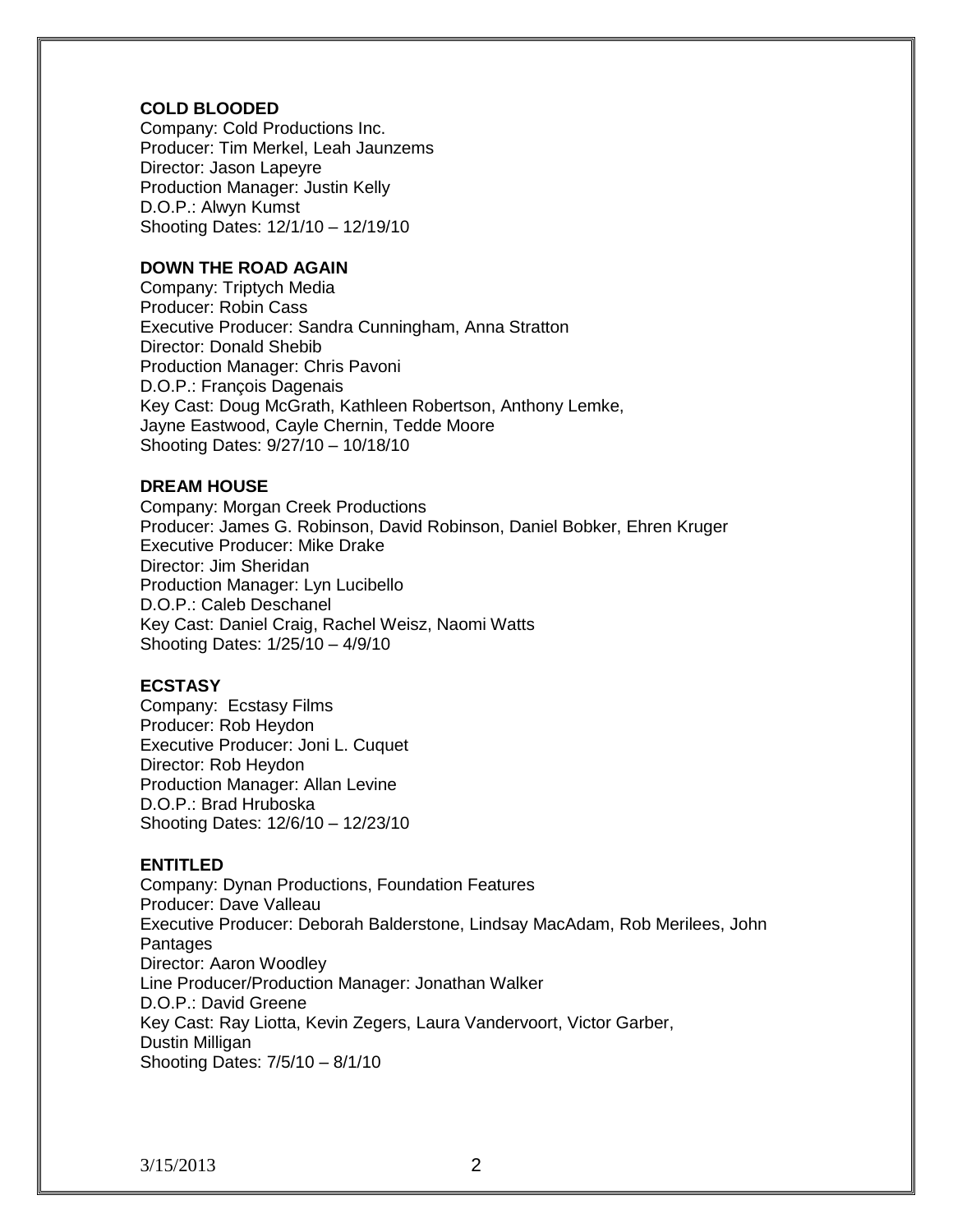# **HIGH CHICAGO**

Company: Inner City Films Producer: Alfons Adetuyi Executive Producer: Amos Adetuyi, Robert Adetuyi, Dr. Sanjeev Kaila Director: Alfons Adetuyi Line Producer/Production Manager: Stephen Turnbull D.O.P.: Rhett Morita Key Cast: Colin Salmon, Karen LeBlanc, Fulvio Cecere Shooting Dates: 7/6/10 – 8/4/10

# **HOUSE AT THE END OF THE STREET**

Company: FilmNation Entertainment, Greene Street Films, Zed Filmworks Producer: Peter Block, Hal Lieberman, Jonathan Mostow, Aaron Ryder, Tim Williams Executive Producer: Sonny Mallhi Director : Mark Tonderai Line Producer/Production Manager: Robert Menzies D.O.P.: Miroslaw Baszak Key Cast: Jennifer Lawrence, Max Thieriot, Elisabeth Shue, Gil Bellows Shooting Dates: 8/2/10 – 9/3/10

# **JESUS HENRY CHRIST**

Company: Red Om Films, Hopscotch Pictures, Reliance Big Entertainment Producer: Lisa Gillan, Phil Rose Executive Producer: Julia Roberts Director: Dennis Lee Production Manager: Joseph Boccia D.O.P.: Daniel Moder Key Cast: Michael Sheen, Toni Collette, Jayne Eastwood, Jason Spevack Shooting Dates: 6/5/10 – 7/11/10

# **LA SACREE**

Company: Balestra Productions Producer: Jacques Blais Executive Producer: Mark Chatel Director: Dominic Desjardins Production Manager: Nancy Boucher Key Cast: Louison Danis, Marc Marans, Marie Turgeon Shooting Dates: 10/6/10 – 11/2/10

#### **RED**

Company: Summit Entertainment, Di Bonaventura Pictures, DC Entertainment Producer: Lorenzo di Bonaventura, Mark Varadian Executive Producer: Jake Myers, Gregory Noveck Director: Robert Schwentke Production Manager: Whitney Brown D.O.P.: Florian Ballhaus Key Cast: Helen Mirren, Bruce Willis, Morgan Freeman Mary-Louise Parker, John Malkovich, Shooting Dates: 1/11/10 – 3/8/10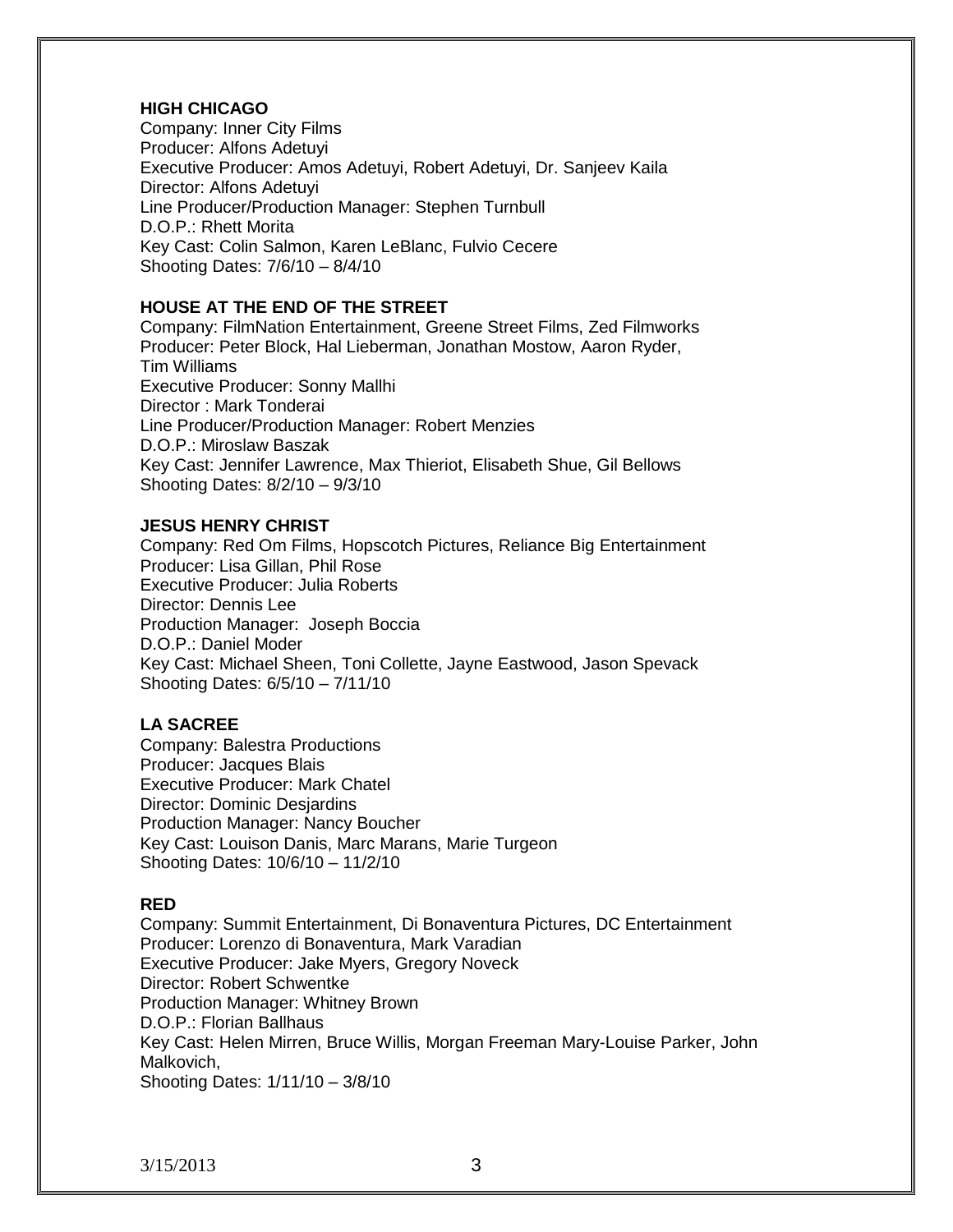# **SACRIFICE**

Company: Zed Filmworks Producer: Michael Baker, Robert Menzies, Lowell Conn Executive Producer: Darren A. Bell, Adrian Love, Jeff Sackman Director: Damian Lee Production Manager: Robert Menzies D.O.P.: David Pelletier Key Cast: Cuba Gooding Jr., Christian Slater, Devon Bostick, Kim Coates Lara Daans, Zion Lee Shooting Dates: 4/5/10 – 4/27/10

# **SAW 3D (aka SAW VII)**

Company: Twisted Pictures, Lionsgate, Producer: Mark Burg, Oren Koules, Gregg Hoffman Executive Producer: Daniel J. Heffner, Peter Block, Jason Constantine Director: Kevin Greutert Production Manager: Kym Crepin D.O.P.: Brian Gedge Key Cast: Tobin Bell, Costas Mandylor, Betsy Russell, Dean Armstrong Shooting Dates: 2/1/10 – 3/29/10

# **SCORE: A HOCKEY MUSICAL**

Company: Mulmer Feed Company Producer: Michael McGowan, Avi Federgreen Executive Producer: Jody Colero, Richard Hanet Director: Michael McGowan Production Manager: Avi Federgreen D.O.P.: Rudolf Blahacek Key Cast: Noah Reid, Allie MacDonald, Stephen McHattie, Marc Jordan, Nelly Furtado, Olivia Newton-John Shooting Dates: 2/1/10 – 3/5/10

# **SERVITUDE**

Company: Buck Productions Producer: Sean Buckley, Michael Sparaga Director: Warren P. Sonoda Production Manager: Daniel Bekerman D.O.P.: Samy Inayeh Key Cast: Dave Foley, Margot Kidder, Jayne Eastwood, Enrico Colantoni Shooting Dates: 11/1/10 – 11/19/10

# **SOPHIE**

Company: Knightscove Entertainment Producer: Leif Bristow, Mary Pantelidis Executive Producer: Peter Graham, Stephen Hays, Michel Houdmont, Marc Rosen Director: Leif Bristow Production Manager: Mary Pantelidis D.O.P.: David Perrault Key Cast: Brittany Bristow, Erica Durance, Thure Riefenstein, Augustus Prew Shooting Dates: 5/21/10 – 6/25/10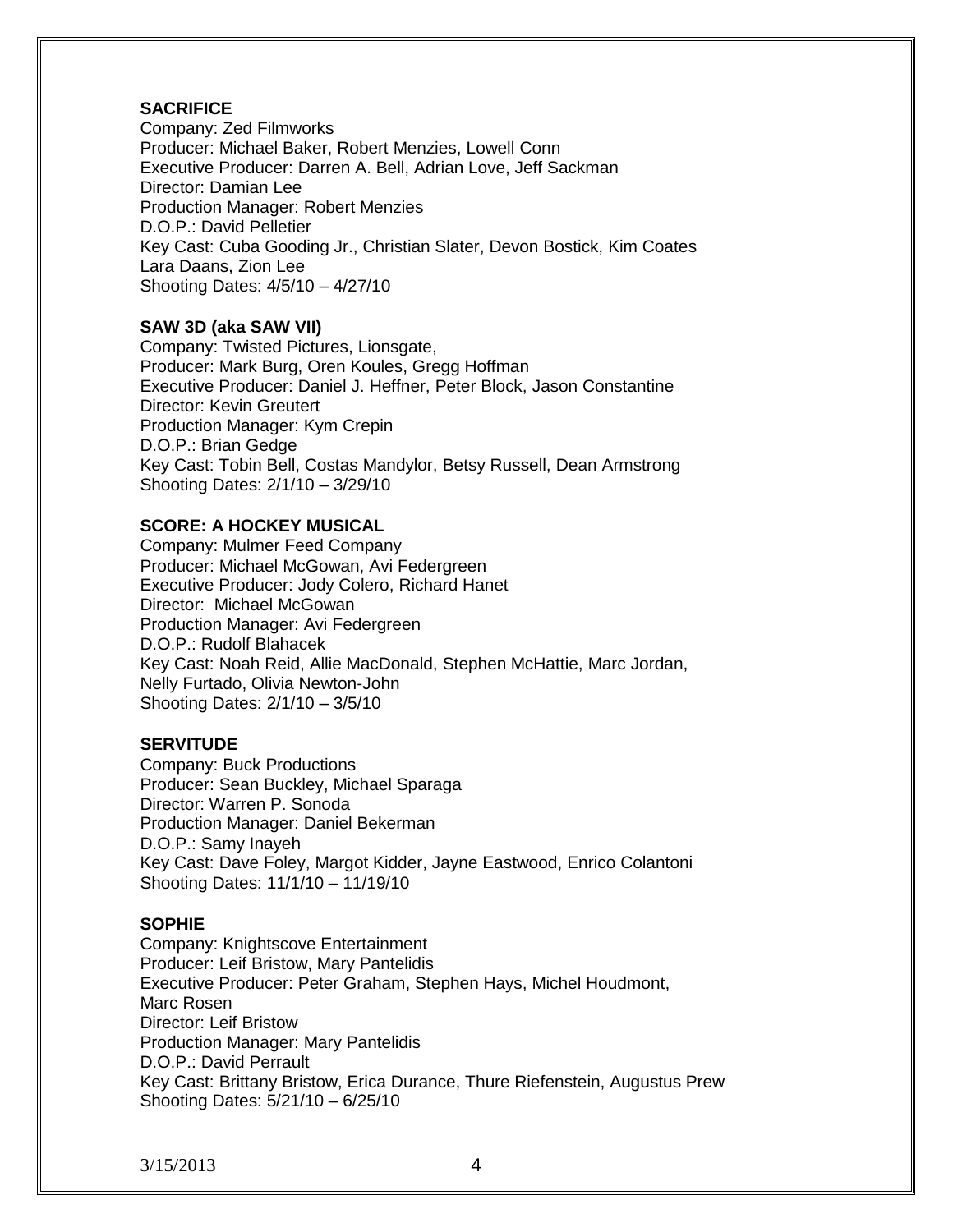# **TAKE THIS WALTZ**

Company: Accent Entertainment Corporation Producer: Susan Cavan Executive Producer: Sarah Polley Director: Sarah Polley Production Manager: Joanne Jackson D.O.P.: Luc Montpellier Key Cast: Seth Rogen, Sarah Silverman, Michelle Williams, Aaron Abrams Shooting Dates: 7/12/10 – 8/27/10

# **THE THING**

Company: Strike Entertainment, Universal Pictures Producer: Eric Newman, Marc Abraham Executive Producer: David Foster, Thomas Bliss, J. Miles Dale, Director: Matthijs van Heijningen Jr. Production Manager: Dennis Chapman D.O.P.: Michel Abramowicz Key Cast: Mary Elizabeth Winstead, Joel Edgerton, Jonathan Walker Shooting Dates: 3/15/10 – 6/17/10

# **THE VOW**

Company: Spyglass Entertainment, Screen Gems Producer: J. Miles Dale, Jonathan Glickman, Gary Barber, Roger Birnbaum Executive Producer: Erix Arocha, Susan Cooper, Austin Hearst Director: Michael Sucsy Production Manager: Dennis Chapman D.O.P.: Rogier Stoffers Key Cast: Rachel McAdams, Channing Tatum, Sam Neill, Jessica Lange, Scott Speedman Shooting Dates: 8/3/10 – 10/31/10

#### **WHISTLEBLOWER**

Company: HBO Films, Plum Pictures, Primary Productions, First Generation FilmsProducer: Christina Piovesan, Amy Kaufman, Celine Rattray Executive Producer: Sergei Bespalov, Nicolas Chartier, Robert Bernacchi Director: Larysa Kondracki Line Producer/Production Manager: Daniel Bekerman D.O.P.: Kieran McGuigan Key Cast: Rachel Weisz, Monica Bellucci, Vanessa Redgrave, David Strathairn Shooting Dates: 8/31/10 – 8/1/10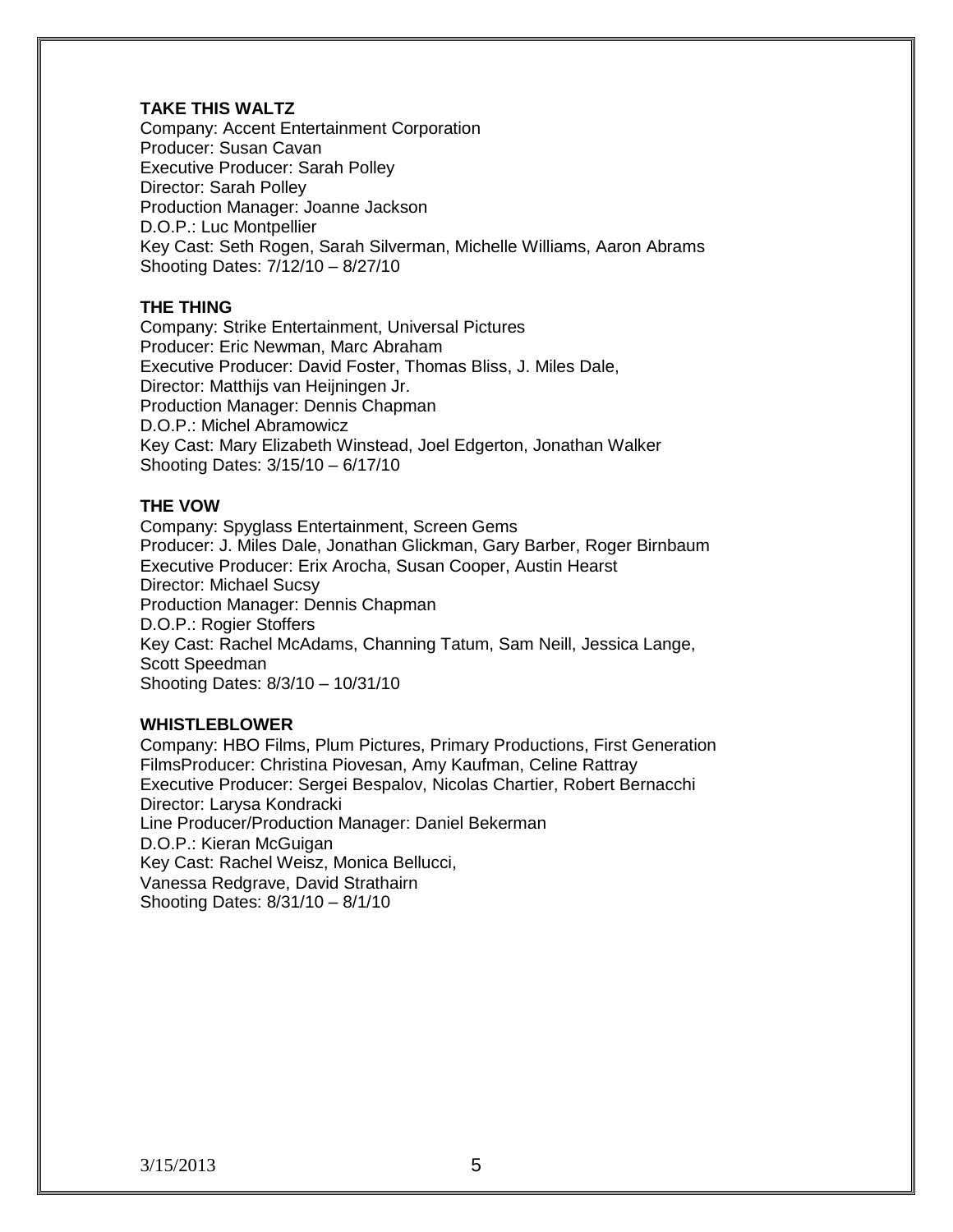# *MOVIE-OF-THE-WEEK / PAY FEATURE*

# **COMMITTED**

Company: Screen Door Limited Producer: Lena Cordina Executive Producer: Heather Haldane, Mary Young Leckie Director: Norma Bailey Production Manager: Lena Cordina D.O.P.: Michael Storey Key Cast: Andrea Roth, Richard Burgi, Peter MacNeill, David Patrick Green, Sebastian Pigott, Linda Thorson Shooting Dates: 11/30/10 – 12/21/10

# **DEVIL'S TEARDROP**

Company: Chesler/Perlmutter Productions Producer: Byron A. Martin Executive Producer: David Perlmutter, Lewis Chesler, Ron Hutchinson, Tom Patricia Director: Norma Bailey Production Manager: Brian Campbell D.O.P.: John Dyer Key Cast: Tom Everett Scott, Natasha Henstridge, Rena Sofer Shooting Dates: 5/3/10 – 5/27/10

# **JOHN A:THE BIRTH OF A COUNTRY( JOHN A - THE RIVALS)**

Company: Indian Grove Prods. Producer: Bernie Zukerman Line Producer: Steve Solomos Director: Jerry Ciccoritti D.O.P.: Michael Storey Key Cast: Shawn Doyle, Michelle Nolden, Peter Outerbridge Shooting Dates: 4/13/10 - 56/10

#### **METAL TORNADO**

Company: Imagination Worldwide Producer: Stefan Wodoslawsky, Antony I. Ginnane, Pierre David, Tom Berry Executive Producer: Pierre David, Neil Bregman Director: Gordon Yang Production Manager: Marie Allard Key Cast: Greg Evigan, Sophie Gendron, John Maclaren, Alexis Maitland Shooting Dates: 7/1/10 – 7/31/10

#### **MULRONEY: THE OPERA (A.K.A. POLITICS IS CRUEL)**

Company: Rhombus Media Inc. Producer: Larry Weinstein, Jessica Daniel Executive Producer: Niv Fichman Director: Larry Weinstein Production Manager: Nan Skiba D.O.P.: Boris Mojsovski Key Cast: Colin Mochrie, Joanne Boland, Stephanie Mills Shooting Dates: 9/18/10 – 10/15/10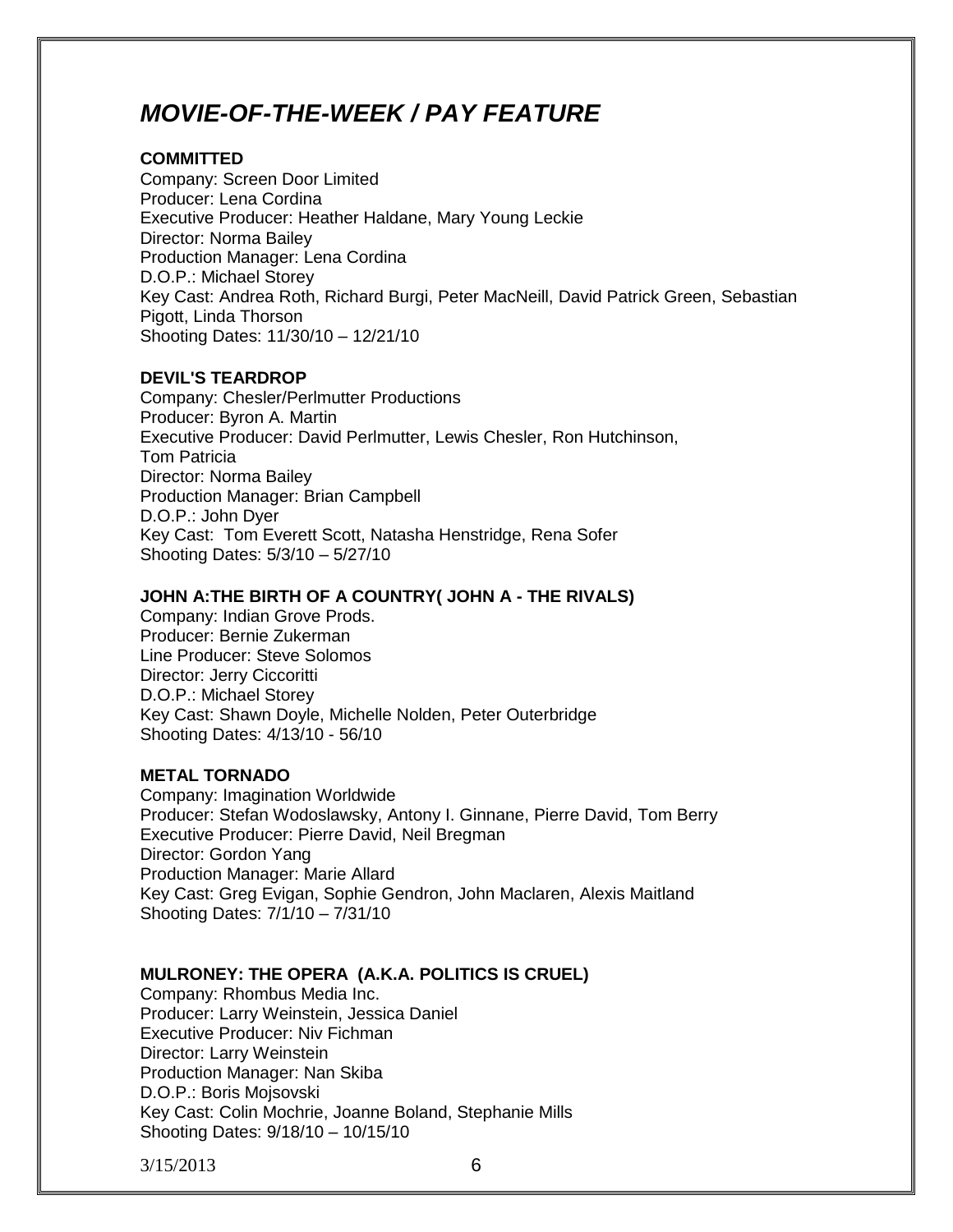## **MY BABYSITTER'S A VAMPIRE**

Company: Fresh TV Inc. Producer: Brian Irving Executive Producer: George Elliott, Tom McGillis, Jennifer Pertsch Director: Bruce McDonald Production Manager: Lynn Mallay D.O.P.: Rudolf Blahacek Key Cast: Matthew Knight, Atticus Dean Mitchell, David Wontner Shooting Dates: 4/21/10 – 5/12/10

# **REVIVING OPHELIA**

Company: Muse Entertainment Producer: Steve Solomos Executive Producer: Michael Prupas, Joel S. Rice Director: Robert Roth Production Manager: Deborah Marks D.O.P.: Michael Storey Key Cast: Michael Barbuto, Carleigh Beverly, Kim Dickens Shooting Dates: 7/7/10 – 8/1/10

# **SHARPAY'S FABULOUS ADVENTURE (HIGH STAKES)**

Company: T & C Pictures, Borden and Rosenbush Ent., Disney Channel Producer: Jonathan Hackett, Executive Producer: Bill Borden, Barry Rosenbush, Ashley Tisdale Director: Michael Lembeck Production Manager: Carmen Arndt D.O.P.: Ousama Rawi Key Cast: Ashley Tisdale, Austin Robert Butler, Bradley Steven Perry Shooting Dates: 6/1/10 – 7/16/10

# **SUNDAYS AT TIFFANY'S**

Company: Sony Pictures Producer: Alyssa Milano, Andrew Golov Executive Producer: Judith Verno, Dan Wigutow, James Patterson, Director: Mark Piznarski Production Manager: Chris Danton D.O.P.: Adam Swica Key Cast: Lindsay Ames, London Angelis, Stockard Channing Shooting Dates: 9/7/10 – 10/1/10

#### **THE GOOD WITCH'S GIFT**

Company: Whizbang Films Producer: Andrea Rafaghello Executive Producer: Frank Siracusa, Orly Adelson, Jonathan Eskenas Director: Craig Pryce Production Manager: Thom Pretak D.O.P.: John Berrie Key Cast: Catherine Disher, Elizabeth Lennie, Peter MacNeill Shooting Dates: 12/1/10 – 12/20/10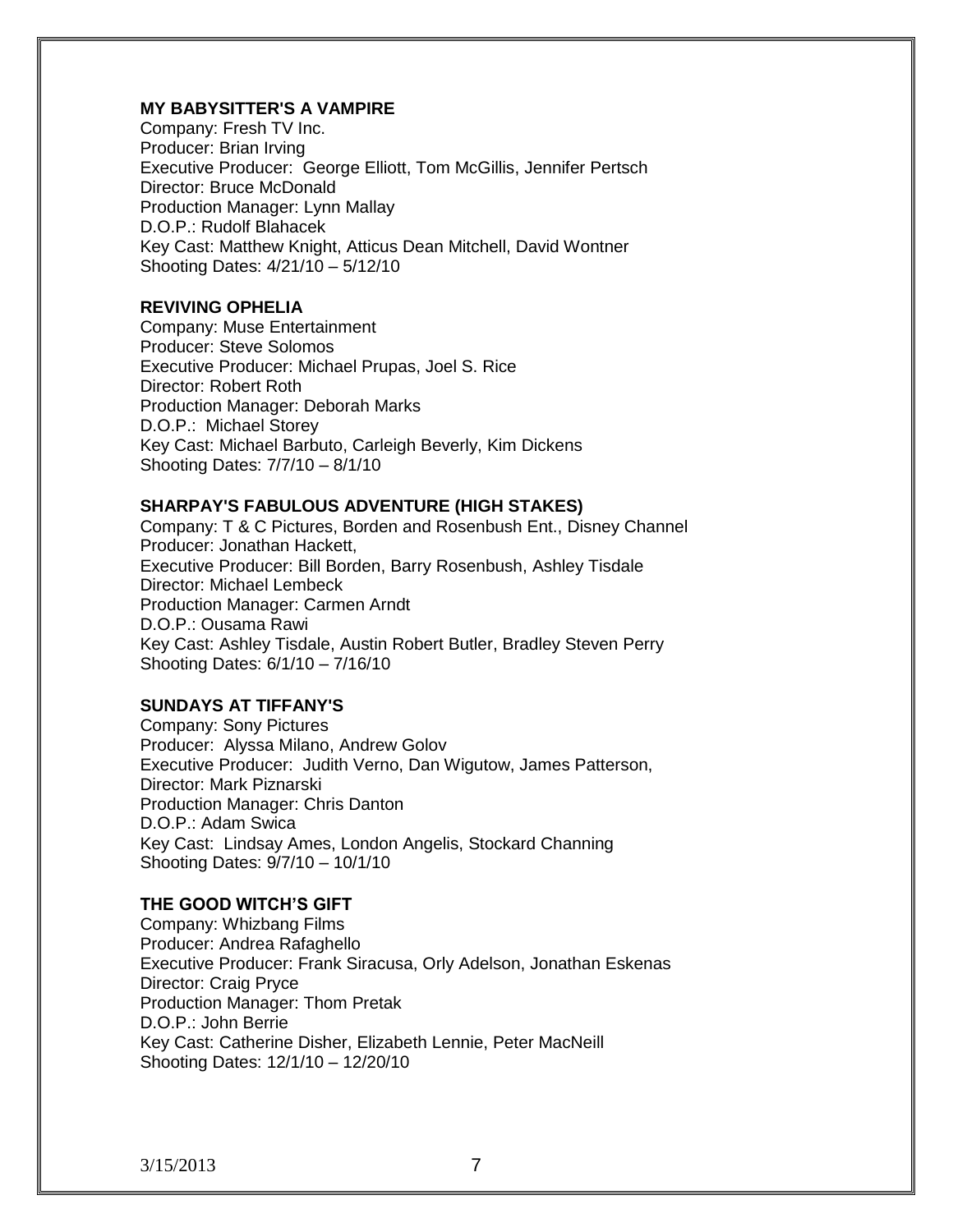# **THE PERFECT ROOMMATE**

Company: Imagination Worldwide Producer: Neil Bregman Executive Producer: Pierre David, Tom Berry Director: Curtis Crawford Production Manager: Marie Allard Key Cast: Ashley Leggat, William R. Moses, Boti Bliss Shooting Dates: 10/9/10 – 10/31/10

# **THE PERFECT TEACHER**

Company: Thrill Films Inc. Producer: Tom Berry, Neil Bregman, Executive Producer: Christine Conradt, Pierre David Director: Jim Donovan Production Manager: Marie Allard Key Cast: Megan Park, David Charvet, Boti Bliss Shooting Dates: 4/24/10 – 5/15/10

# *TV SERIES*

# **BAXTER**

Company: Shaftesbury Films Producer: Suzanne French Executive Producer: Christina Jennings, Scott Garvie, Daphne Ballon Director: Steve Wright, Laurie Lynd, Paul Fox, Michael Mabbott, Ben Weinstein Line Producer/Production Manager: Stephen Montgomery D.O.P.: Gerald Packer Key Cast: Evan Williams, Holly Deveaux Shooting Dates: 2/8/10 – 3/26/10

#### **BEING ERICA Season 3**

Company: Temple Street Productions, CBC, BBC Producer: Regina Robb Executive Producer: Ivan Schneeberg, David Fortier, Aaron Martin, Jane Sinyor Director: Jeff Woolnough, Alex Chapple, Phil Earnshaw, Chris Grismer, John Fawcett, Kelly Makin, Erik Canuel Production Manager: Gina Fowler D.O.P.: Michael Galbraith Key Cast: Erin Karpluk, Reagan Pasternak, Grace Lynn Kung, Michael Riley Shooting Dates: 5/17/10 – 10/15/10

# **BREAKOUT KINGS**

Company: Chernin Ent., A & E Producer: Ed Milkovich Executive Producer: Nick Santora, Matt Olmstead, Gavin Hood, Peter Chernin Director: Michael Waxman, Sanford Bookstaver, Gavin Hood Production Manager: Steve Wakefield D.O.P.: Jim Whitaker Key Cast: Laz Alonso, Domenick Lombardozzi, Serinda Swan Shooting Dates: 9/20/10 – 1/31/11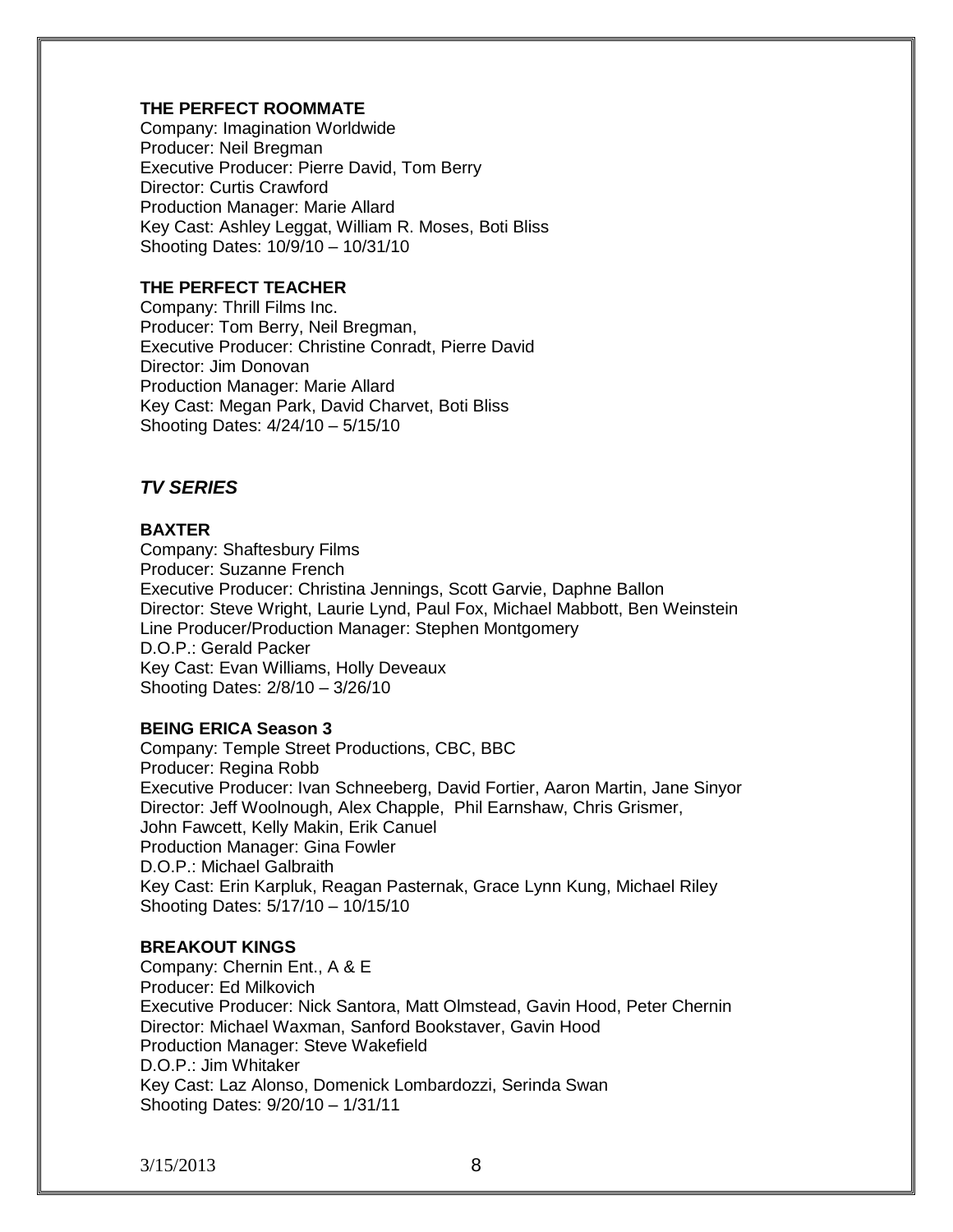# **CONNOR UNDERCOVER**

Company: Shaftesbury Films, Heroic Film Company Producer: Suzanne French, Jennifer Morrissette, Colin Brunton Executive Producer: Suzanne Bolch, John May Director: John May, David Warry-Smith Production Manager: Stephen Montgomery D.O.P.: Yuri Yakubiw Key Cast: Gavin Fox, Max Morrow, Lola Tash, Jordan Francis Shooting Dates: 1/11/10 – 4/29/10

# **COVERT AFFAIRS**

Company: Universal Cable Productions, Hypnotic Producer: Sean Ryerson, Gene Klein Executive Producer: Dave Bartis, Chris Ord, Matt Corman, James Parriott, Doug Liman Director: Allan Kroeker Production Manager: B. E. Sharp D.O.P.: Jamie Barber Key Cast: Piper Perabo, Christopher Gorham, Kari Matchett, Anne Dudek Shooting Dates: 4/12/10 – 8/13/10

# **DAN FOR MAYOR**

Company: CTV Television Network, Comedy Network Producer: Susan Murdoch Executive Producer: Mark Farrell, Paul Mather, Kevin White Director: Ron Murphy, Brian K. Roberts Production Manager: Anna Beben D.O.P.: Francois Dagenais Key Cast: Fred Ewanuick, Mary Ashton, Paul Bates, Benjamin Ayres, Suzanne Coy, Laurie Murdoch, David Ferry, Lara Jean Chorostecki Shooting Dates: 9/27/10 – 12/8/10

#### **DEGRASSI: THE NEXT GENERATION Season 10**

Company: Epitome Pictures, CTV Producer: David Lowe, Stephanie Williams, Stefan Brogren Executive Producer: Linda Schuyler, Stephen Stohn Director: Philip Earnshaw, Eleanor Lindo, Pat Williams, Stefan Scaini Sturla Gunnarsson, Bruce McDonald Production Manager: Michael Bawcutt D.O.P.: Key Cast: Shane Kippel, Stefan Brogren, Miriam McDonald, Cassie Steele, Sarah Barrable-Tishauer Shooting Dates: 2/29/10 – 11/1/10

# **FALLING SKIES**

Company: Dreamworks Television Producer: Steven Spielberg, John Ryan, Executive Producer: Justin Falvey, Darryl Frank, Robert Rodat, Graham Yost Director: Holly Dale, Carl Franklin Production Manager: Marc Dassas Key Cast: Sarah Carter, Will Patton, Noah Wyle, Moon Bloodgood, Maxim Knight, Colin Cunningham, Mpho Koaho Shooting Dates: 7/26/10 – 11/5/10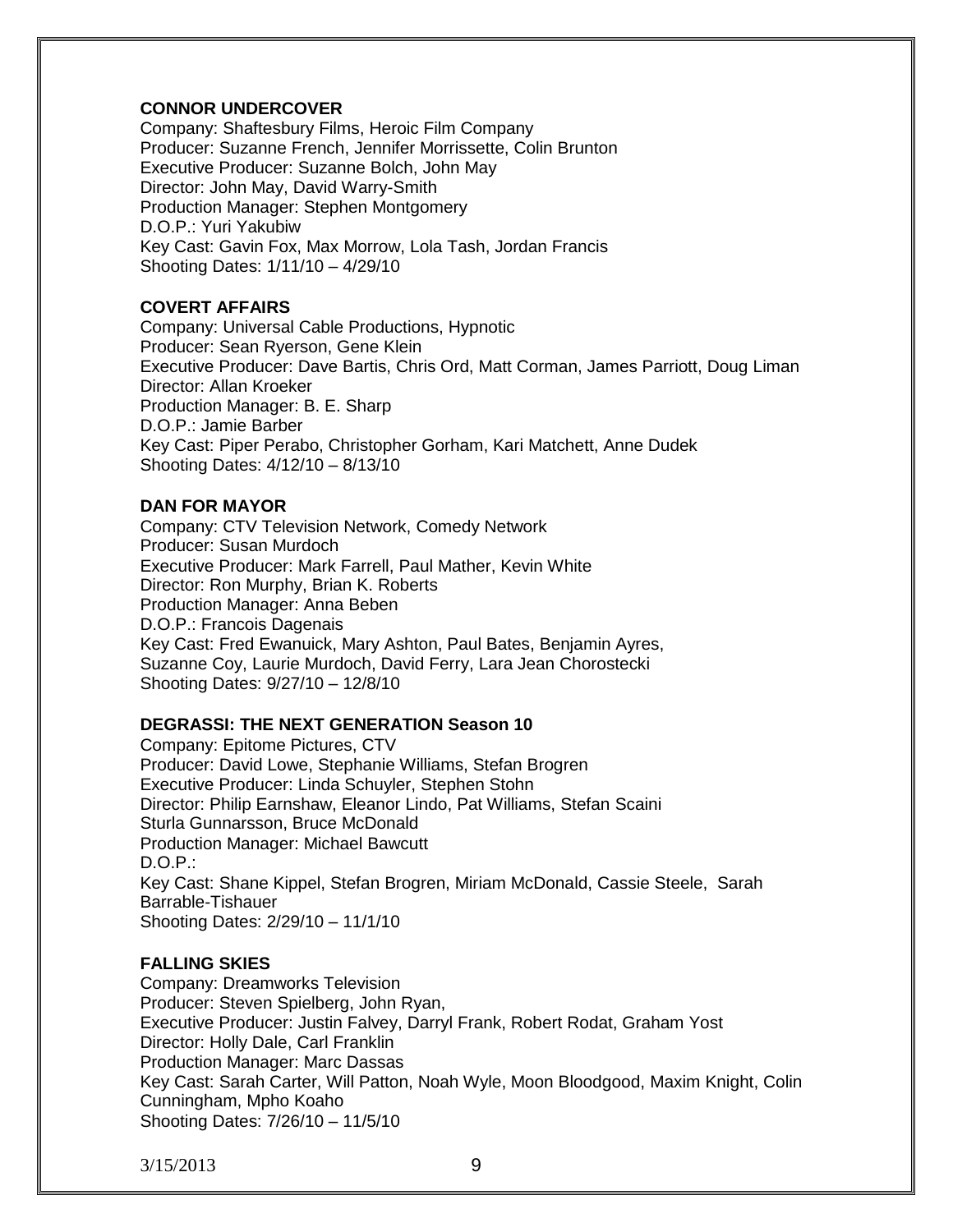# **FLASHPOINT Season 3**

Company: Pink Sky Entertainment, CTV Producer: John Calvert Executive Producer: Anne Marie La Traverse, Bill Mustos Director: Mark Ellis, Stephanie Morgenstern, James Hurst, Melissa R. Byer, Treena Hancock Production Manager: Anne Marie Comrie D.O.P.: Stephen Reizes Key Cast: Hugh Dillon, Amy Jo Johnson, David Paetkau, Enrico Colantoni, Sergio Di Zio, Michael Cram, Tattiawna Jones Shooting Dates: 1/13/10 – 5/28/10

# **GOOD DOG**

Company: Shaftesbury Films Producer: Ken Finkleman Director: Ken Finkleman Production Manager: Avi Federgreen Key Cast: Richard Davis, Lisa Ryder, Ken Finkleman, Lauren Lee Smith, Jason Weinberg, Kristi Angus Shooting Dates: 5/25/10 – 6/28/10

#### **HOW TO BE INDIE Season 2**

Company: Heroic Film Company, Sudden Storm Productions Producer: Colin Brunton, Jennifer Pun Morrissette Executive Producer: Suzanne Bolch, John May, Vera Santamaria Director: Steve Wright, John May, Melanie Orr Production Manager: James Mauro D.O.P.: Yuri Yakubiw Key Cast: Melinda Shankar, Marline Yan, Dylan Everett, Ellora Patnaik Shooting Dates: 8/10/10 – 12/10/10

#### **THE KENNEDYS**

Company: Muse Entertainment Enterprises, Asylum Entertainment Producer: Jamie Paul Rock Executive Producer: Michael Prupas, Jon Cassar, Tara Ellis, Christine Shipton Director: Jon Cassar Production Manager: Brian Gibson D.O.P.: David Moxness Key Cast: Jake Beale, Kristin Booth, Rachel Wilson, Angela Besharah, Serge Houde Shooting Dates: 6/7/10 – 9/24/10

#### **KING**

Company: Canwest Global Television Network Producer: Steve Solomos, Bernard Zukerman Director: Clark Johnson Production Manager: Deborah Marks Shooting Dates: 11/3/10 – 2/15/11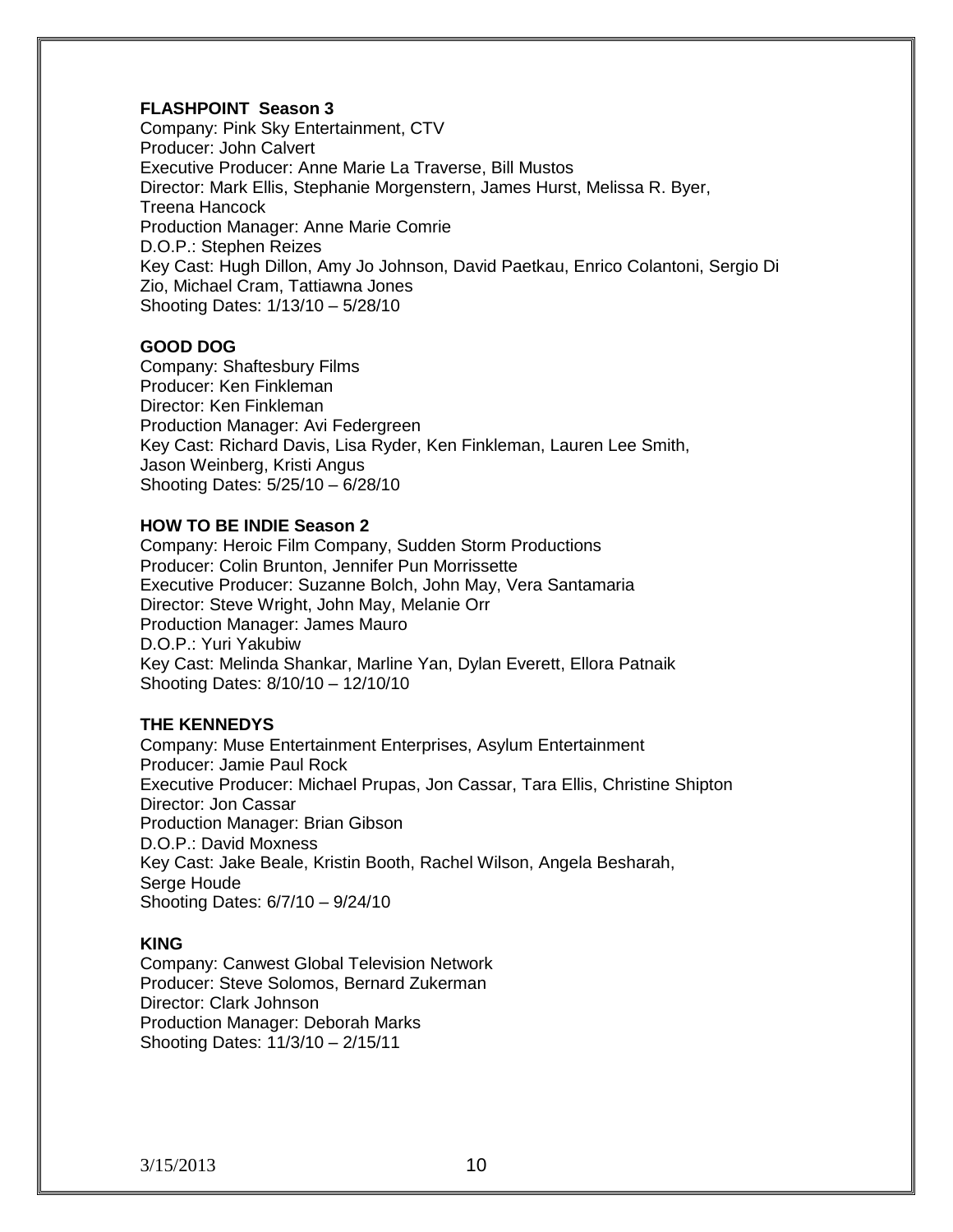# **LINGERIE Season 2**

Company: American Cinema Group, Epona Films 1 Ltd. Producer: William Burke Executive Producer: John Quinn Director: Christopher Warre Smets Production Manager: Christopher Pavoni D.O.P.: Simon Shohet Key Cast: Jennifer Korbin, Geoff Stevens, Michael Scratch, Lana Tailor, Denise Cobar Shooting Dates: 5/10/10 – 6/17/10

# **THE LISTENER**

Company: Shaftesbury Films, CTV Producer: Shauna Jamison Executive Producer: Christina Jennings, Scott Garvie, William Laurin, Glenn Davis, Russ Cochrane Director: Clément Virgo, Kari Skogland, Stephen Surjik, Charles Biname Production Manager: Tony Thatcher D.O.P.: David Greene, David Moxness, Rudolf Blahacek Key Cast: Mylène Dinh-Robic, Craig Olejnik, Ennis Esmer Shooting Dates: 9/20/10 – 2/23/11

#### **LITTLE MOSQUE ON THE PRAIRIE Season 5**

Company: CBC Producer: Colin Brunton, Michael Snook Executive Producer: Mary Darling, Clark Donnelly, Allan Magee Director: Michael Kennedy, Brian K. Roberts, James Allodi, Steve Wright Production Manager: Jim Mauro D.O.P.: Yuri Yakubiw Key Cast: Carlo Rota, Zaib Shaikh, Sitara Hewitt, Debra McGrath, Manoj Sood, Neil Crone, Arlene Duncan, Sheila McCarthy Shooting Dates: 5/11/10 – 7/9/10

# **LIVING IN YOUR CAR**

Company: The Nightingale Company Producer: Norman Denver Executive Producer: Debbie Nightingale, George F. Walker, Dani Romain Director: David Steinberg, Shawn Alex Thompson, Paul Fox, Henry Sarwer-Foner Line Producer/Production Manager: Norman Denver D.O.P.: Stephen Reizes Key Cast: John Ralston, Ingrid Kavelaars, Mariah Horner Shooting Dates: 8/26/10 – 10/8/10

# **LOST GIRL**

Company: Prodigy Pictures Producer: Wanda Chaffey Executive Producer: Jay Firestone, Peter Mohan Director: John Fawcett, Steve Dimarco, Paul Fox Production Manager: Desmond Paes D.O.P.: David Greene Key Cast: Anna Silk, Kris Holden-Ried, Ksenia Solo, Richard Howland Shooting Dates: 2/15/10 – 6/25/10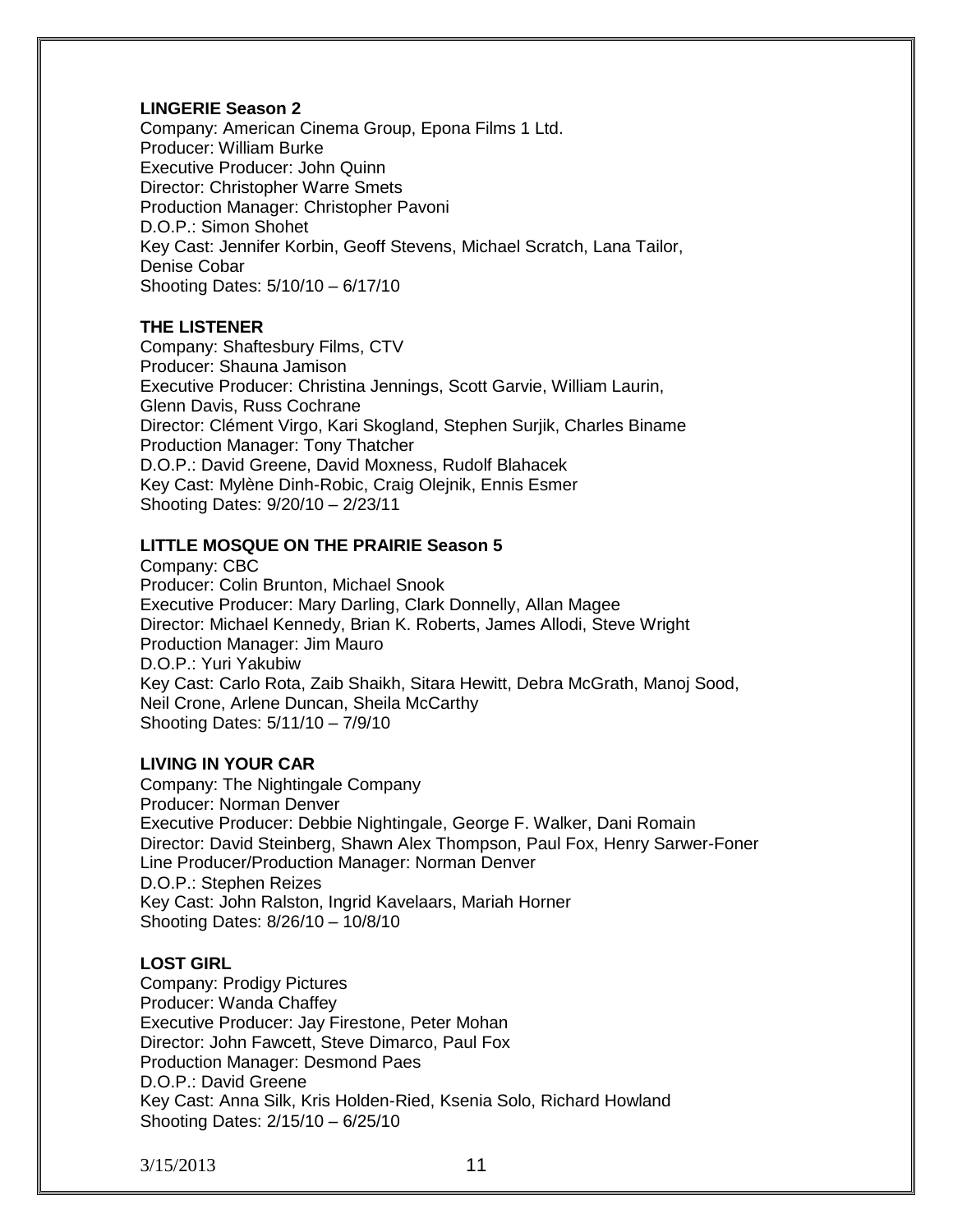# **MAJORITY RULES**

Company: Entertainment One, Teletoon Canada Producer: Chris Danton Executive Producer: Frank Saperstein, John Morayniss Director: Craig Price Production Manager: B. E. Sharp D.O.P.: Milan Podsedly Key Cast: Tracy Spiridakos, Jenny Raven, Sasha Clements Shooting Dates: 1/12/2009 – 6/1/2009

# **MASTERS OF THE PLAZAVERSE**

Company: E1 Entertainment Producer: Colin Brunton Executive Producer: Jason Belleville, Ryan Belleville Director: James Genn, Graeme Lynch, Shawn Alex Thompson Production Manager: James Mauro Shooting Dates: 10/12/10 – 11/12/10

# **MUDPIT**

Company: Cookie Jar Entertainment Producer: Sara Cutts-Rosens Executive Producer: Jeff Biederman Director: J.P. Manoux, Bruce Kalish, Jeff Biederman, Jill Carter, Larry A. McLean Production Manager: Brian Campbell Key Cast: Vasanth Saranga, Carleigh Beverly, Jesse Rath, Daniel Magder, Jeffrey **Douglas** Shooting Dates: 10/12/10 – 11/19/10

#### **MURDOCH MYSTERIES Season 4**

Company: Shaftesbury Films Producer: Shauna Jamison, Jan Peter Meyboom Executive Producer: Christina Jennings, Scott Garvie, Cal Coons, Noel Hedges Director: Laurie Lynd, John L'Ecuyer, Harvey Crossland, Cal Coons, Don McCutcheon, David Sutherland, Steve Wright Production Manager: Jeremy Hood D.O.P.: Jim Jeffrey Key Cast: Yannick Bisson, Helene Joy, Thomas Craig, Jonny Harris, Shooting Dates:  $7/5/10 - 11/1/10$ 

# **MY BABYSITTER'S A VAMPIRE**

Company: Fresh TV Inc. Producer: Emanuel 'Manny' Danelon Executive Producer: Brian Irving, George Elliott, Bob Higgins,Tom McGillis, Director: Paul Fox Production Manager: Lynn Malley Key Cast: Atticus Dean Mitchell, Cameron Kennedy, Matthew Knight, Vanessa Morgan, Kate Todd Shooting Dates: 7/5/10 – 8/27/10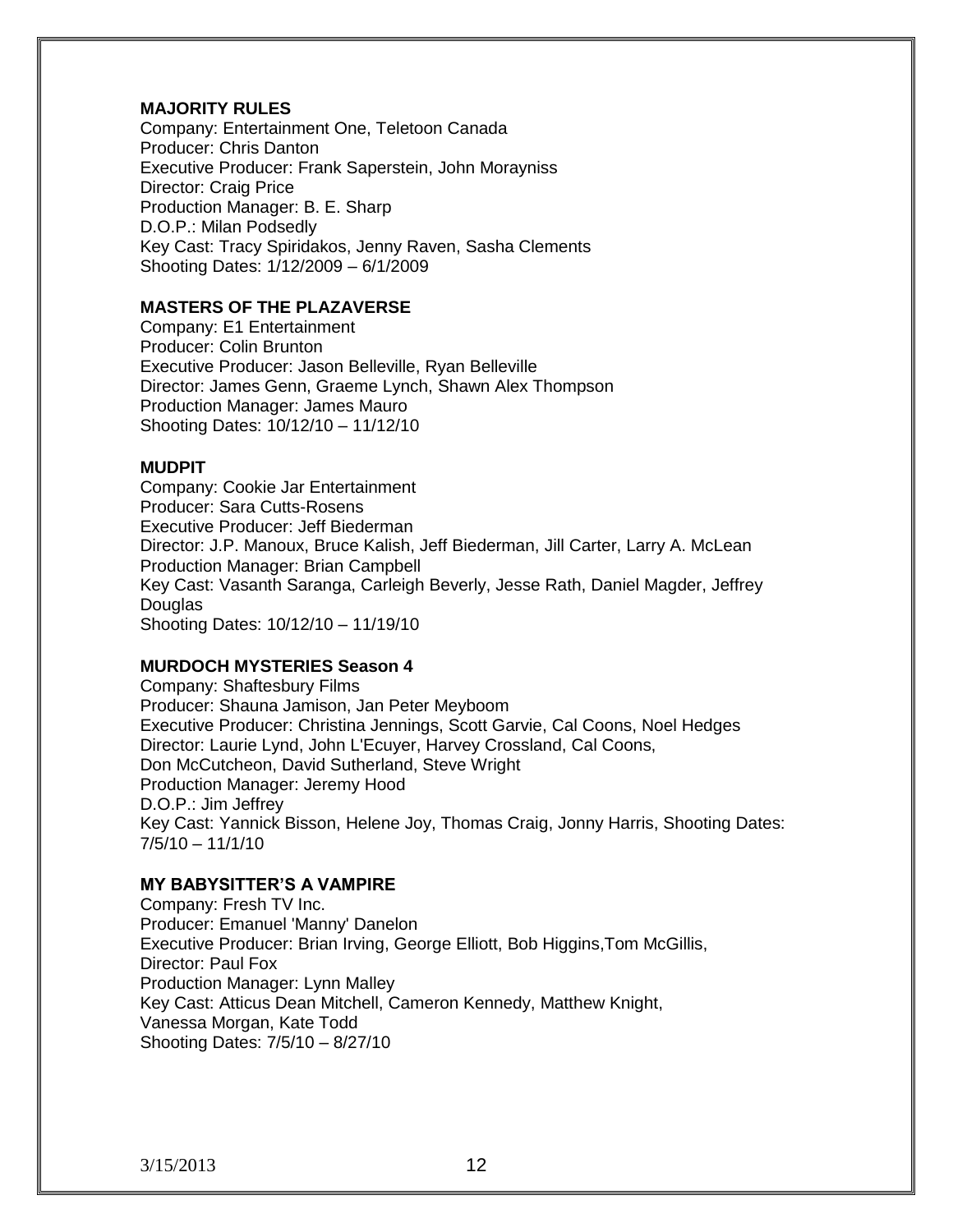## **NIKITA**

Company: Wonderland Sound and Vision, Warner Brothers Television Producer: Marc David Alpert Executive Producer: Peter Johnson, Craig Silverstein, Danny Cannon, McG Director: Danny Cannon, David Solomon Production Manager: David Till D.O.P.: Rene Ohashi Key Cast: Maggie Q, Shane West, Lyndsy Fonseca, Aaron Stanford, Ashton Holmes, Tiffany Hines, Melinda Clarke, Xander Berkeley Shooting Dates: 7/19/10 – 12/10/10

# **ROOKIE BLUE Season 2**

Company: E1 Entertainment Producer: Linda Pope, Kathy Avrich-Johnson Executive Producer: Tassie Cameron, Ilana Frank, Noreen Halpern, John Morayniss, David Wellington, Director: David Wellington, Charles Binamé Production Manager: Armand Leo D.O.P.: David Perrault Key Cast: Missy Peregrym, Gregory Smith, Enuka Okuma, Travis Milne Shooting Dates: 8/9/10 – 12/23/10

#### **SHE'S THE MAYOR**

Company: Hungry Eyes Film & TV Executive Producer: Min Sook Lee Director : Michael Kennedy, Dawn Wilkinson, Sudz Sutherland, Stephen Reynolds Line Producer/Production Manager: Victoria Woods Key Cast: Paul Constable, Lori Alter, Scott Wentworth Shooting Dates:3/15/10 – 5/31/10

#### **SINGLE WHITE SPENNY**

Company: Breakthrough Enterprises Producer: Jonathan Walker Executive Producer: Ira Levy Director: David Steinberg, Peter Williamson Production Manager: Jonathan Walker D.O.P.: Milan Podsedly Key Cast: Spenser Rice, Debra McGrath Shooting Dates: 11/15/10 – 12/15/10

#### **SKINS**

Company: Company Pictures Producer: Claire Welland Executive Producer: Bryan Elsley Director: Scott Smith Production Manager: Maribeth Daley D.O.P.: Mitchell Ness Key Cast: Sofia Black-D'Elia, Daniel Flaherty Shooting Dates: 8/23/10 – 12/15/10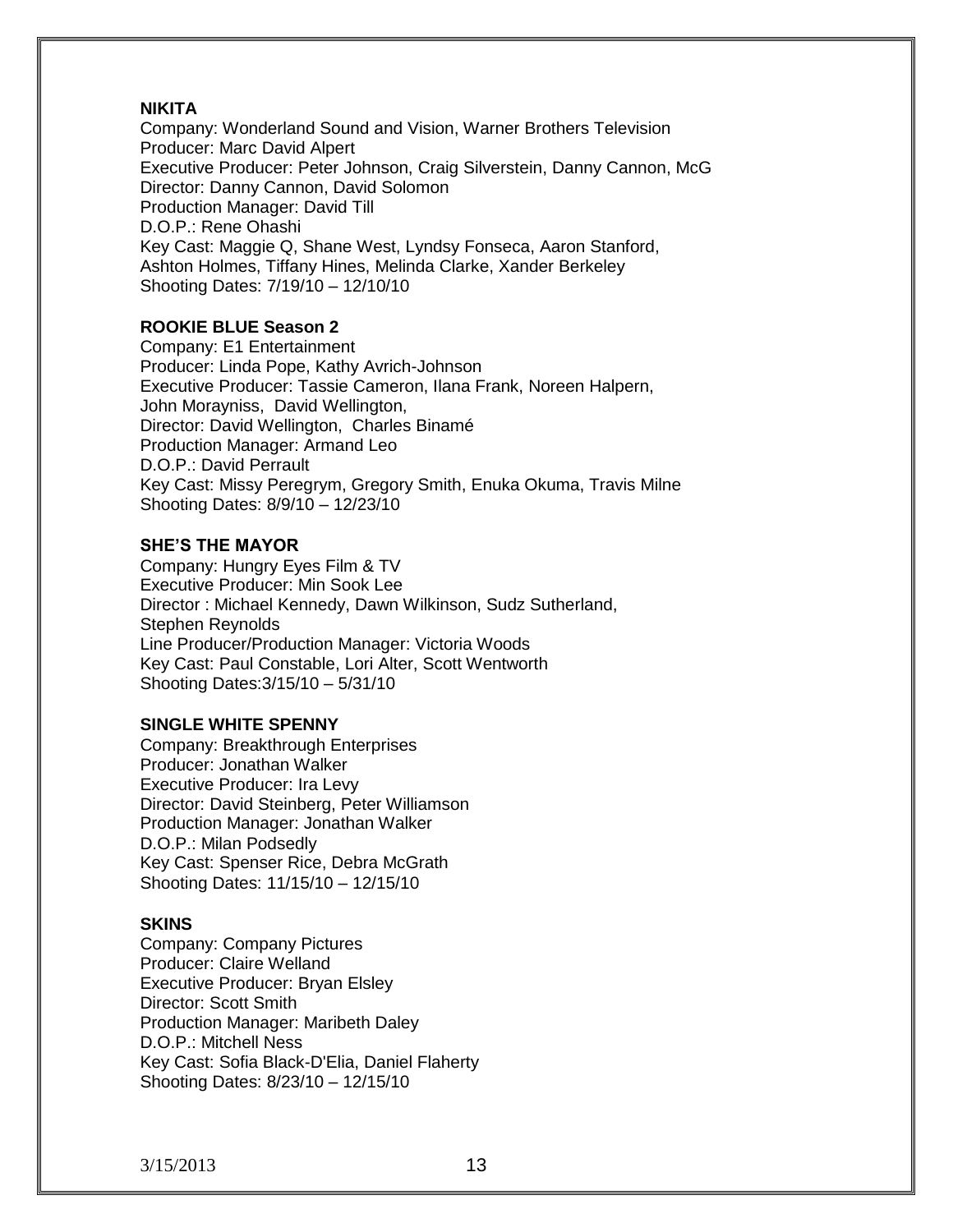#### **UNNATURAL HISTORY**

Company: Warner Horizon Television Producer: Carol Dunn Trussell Executive Producer: Mike Werb Director: Mikael Salomon, Paul Shapiro Production Manager: Michael Wray D.O.P.: Miroslaw Baszak Key Cast: Kevin G. Schmidt, Jordan Gavaris, Italia Ricci, Martin Donovan Shooting Dates: 3/15/10 – 7/13/10

#### **WAREHOUSE 13**

Company: Universal Cable Productions/Universal Media Studios (UMS) Producer: Mark Winemaker Executive Producer: Jack Kenny, David Simkins, Stephen Surjik Director: Constantine Makris, Tawnia McKiernan, Stephen Surjik Production Manager: Ted Miller D.O.P.: Derick V. Underschultz Key Cast: Joanne Kelly, Eddie McClintock, Saul Rubinek, Genelle Williams Shooting Dates: 3/1/10 – 8/5/10

#### **WHAT'S UP, WARTHOGS?**

Company: Aircraft Pictures/Dolphin Entertainment Producer: Anthony Leo Executive Producer: Andrew Rosen, Bill O'Dowd Director: Jonathan A. Rosenbaum Production Manager: Szonja Jakovits Key Cast: Karissa Staples, Zak Longo, Amanda Joy Lim, Ana Golja, Eduard Witzke, Tiago Abreu Shooting Dates: 11/8/10 – 12/17/10

#### **WINGIN' IT**

Company: Temple Street Productions Producer: A.M. Reid, Max Reid Executive Producer: Frank Van Keeken Director: Shawn Thompson, Steve Wright, Graeme Campbell, Mitchell Ness, Line Producer/Production Manager: Noella Nesdoly D.O.P.: Kim Derko Key Cast: Dylan Everett, Demetrius Joyette, Hannah Lochner Shooting Dates: 7/5/10 – 8/28/10

#### **XIII: THE SERIES**

Company: Prodigy Pictures Producer: Wanda Chaffey Executive Producer: Gil Grant, Thomas Anargyros, Edouard de Vésinne Director: Duane Clark Production Manager: Kym Crepin D.O.P.: David Greene Key Cast: Paulino Nunes, Stuart Townsend, Aisha Tyler Shooting Dates: 9/13/10 – 2/20/11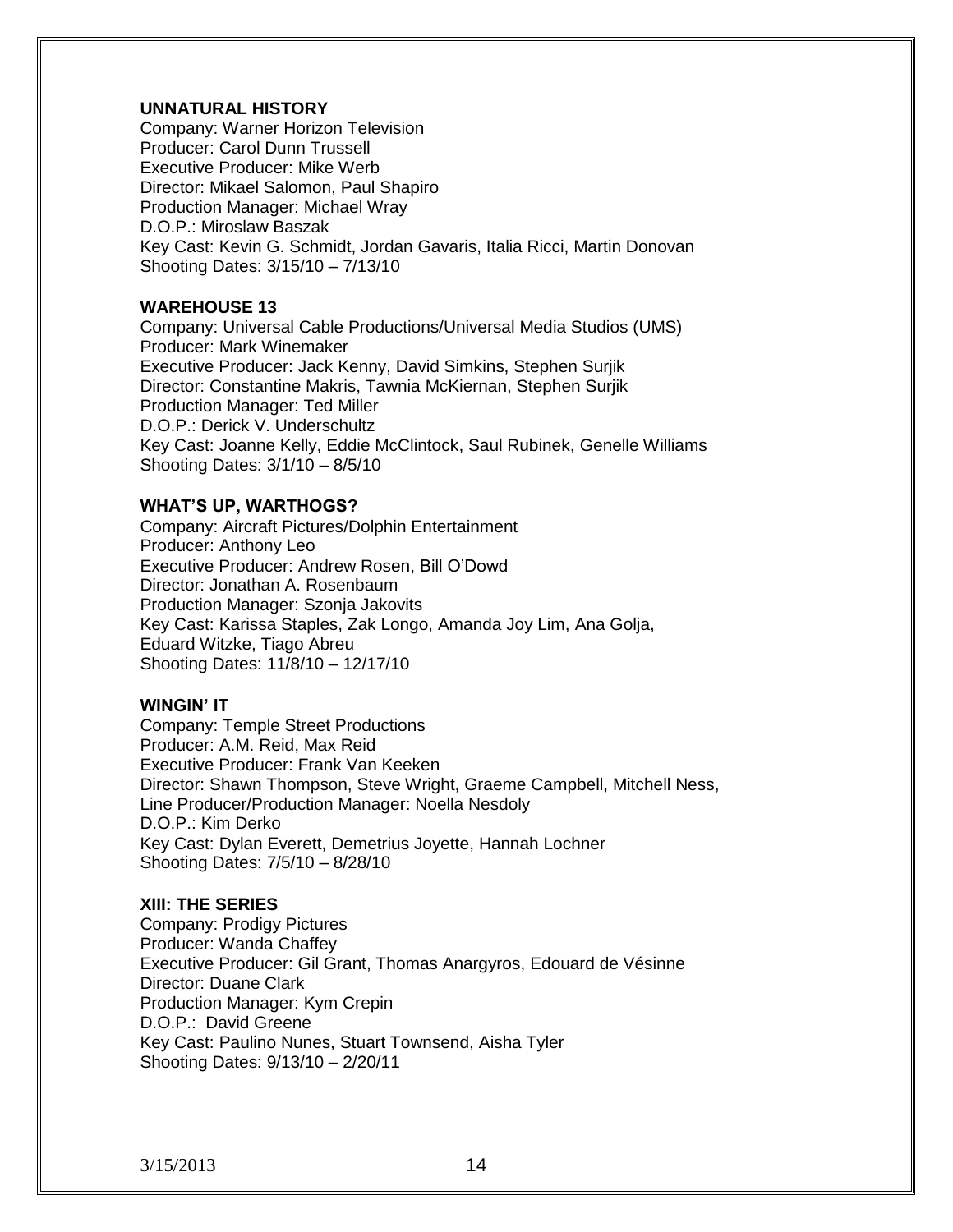#### **THE YARD**

Company: Whizbang Films Producer: Thom Pretak Executive Producer: Paul Gross, Frank Siracusa Director: David Eddie, Michael Mabbott Production Manager: Thom Pretak D.O.P.: D. Gregor Hagey Key Cast: Alex Cardillo, Shemar Charles, Devan Cohen, John Fleming, Daniel Lupetina Shooting Dates: 7/19/10 – 8/13/10

# *PILOT / PILOT PRESENTATIONS*

# **AGAINST THE WALL**

Company: Universal Cable Productions Producer: Terry Gould Executive Producer: Annie Brunner, Nancy Miller Director: Michael Fresco Production Manager: Ted Miller D.O.P.: Sharone Meir Key Cast: Treat Williams, Kathy Baker, Marisa Ramirez Shooting Dates: 10/18/10 – 11/2/10

#### **ALPHAS**

Company: BermanBraun Producer: Kevin Lafferty, Gail Berman, Lloyd Braun Director: Jack Bender Production Manager: Victoria Harding Key Cast: Matt Bois, Ryan Cartwright, Patti Cook Shooting Dates: 7/30/10 – 8/27/10

# **BEFRIEND OR BETRAY**

Company: CanWest Global Television Network Producer: John Calvert Executive Producer: Michael Amo, Charles Bishop, Floyd Kane Director: Ken Girotti Production Manager: Anne Marie Cormier Key Cast: Byron Mann, Tim Rozon, Klea Scot Shooting Dates: 10/4/10 – 10/28/10

#### **BEST LAID PLANS**

Company: Muse Entertainment Producer: Steve Solomos Director: John Harrison Production Manager: Bill Marks Shooting Dates: 9/2/10 – 9/30/10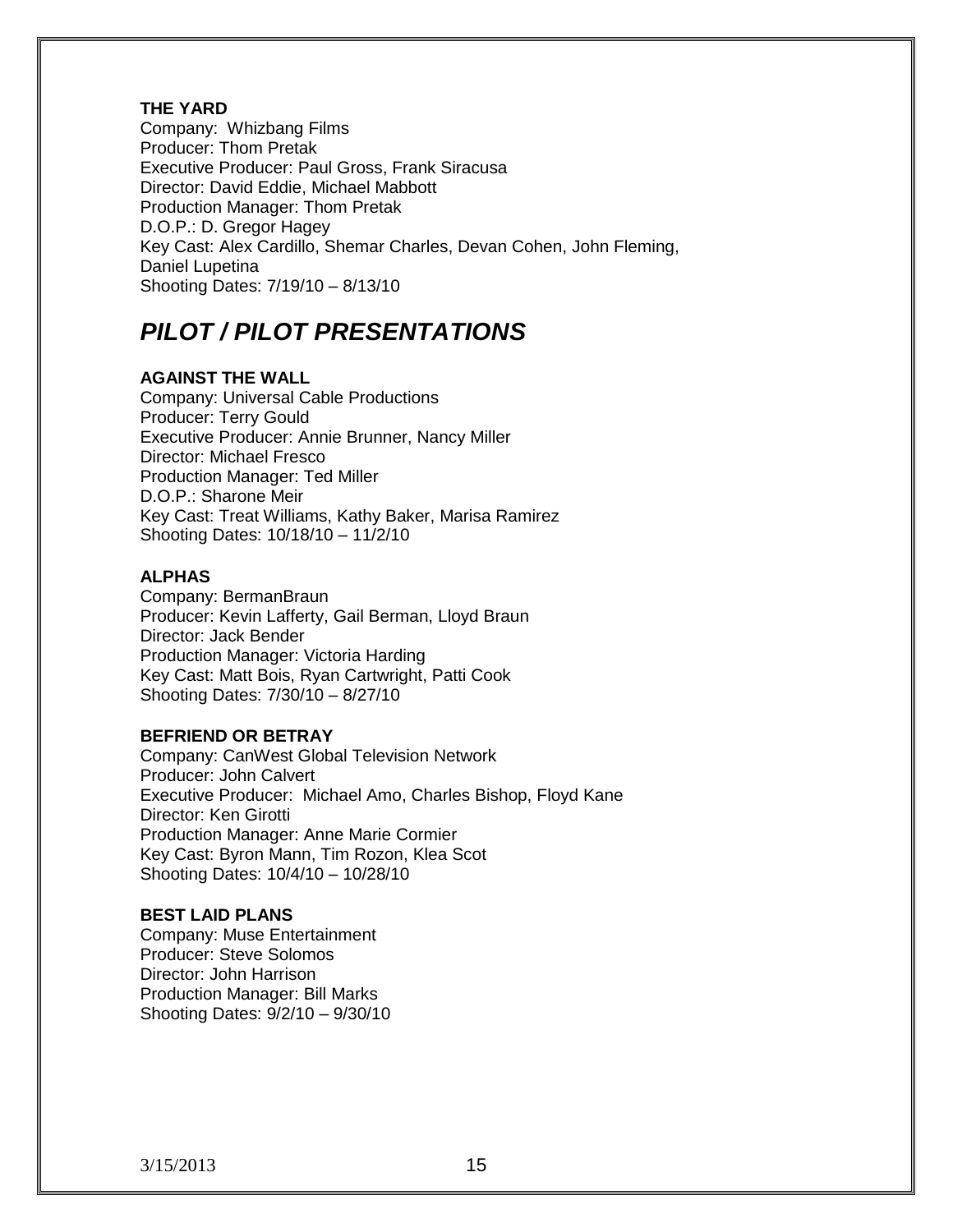#### **BREAKOUT KINGS**

Company: 20th Century Fox TV Producer: Ed Milkovich Executive Producer: Matt Olmstead, Nick Santora Director: Gavin Hood Production Manager: Armand Leo D.O.P.: Jim Whitaker Key Cast: Laz Alonso, Domenick Lombardozzi, Andy Clitheroe Shooting Dates: 3/15/10 – 4/2/10

# **COVERT AFFAIRS**

Company: Stage 49 Ltd, ABC Producer: Sean Ryerson Executive Producer: Dave Bartis, Doug Linman, James D. Parriott Director: Allan Kroeker Production Manager: B.E. Sharp D.O.P.: Jamie Barber Key Cast: Meredith Lavender, Gavin Barclay, Dave Bartis Shooting Dates: 9/30/`0 – 10/15/10

#### **H.M.S. (THE UNTITLED AMY JONES PILOT)**

Company: Warner Bros TV Producer: Terry Gould Executive Producer: Mark Piznarski, Amy Holden Jones, Hayden Panettiere Director: Mark Piznarski Production Manager: Lena Cordina Key Cast: Ali Ahn, Laurence Anthony, Megan Boone Shooting Dates: 4/8/10 – 4/16/10

#### **MICHAEL: TUESDAYS AND THURSDAYS**

Company: Rhombus Media Inc., CBC Producer: Sari Friedland Director: Don McKellar Production Manager: Sari Friedland D.O.P.: Douglas Koch Key Cast: Jennifer Irwin, Martha Burns, Tommie-Amber Pirie, Bob Martin, Matt Watts, Jordan Krakower Shooting Dates: 10/19/10 – 10/24/10

#### **NIKITA**

Company: Warner Brothers Producer: Marc Aplert Executive Producer: Craig Silverstein Director: Danny Cannon Production Manager: DJ Carson D.O.P.: Rene Ohashi Key Cast: Maggie Q, Shane West, Lyndsy Fonseca Shooting Dates: 3/15/10 – 3/30/10